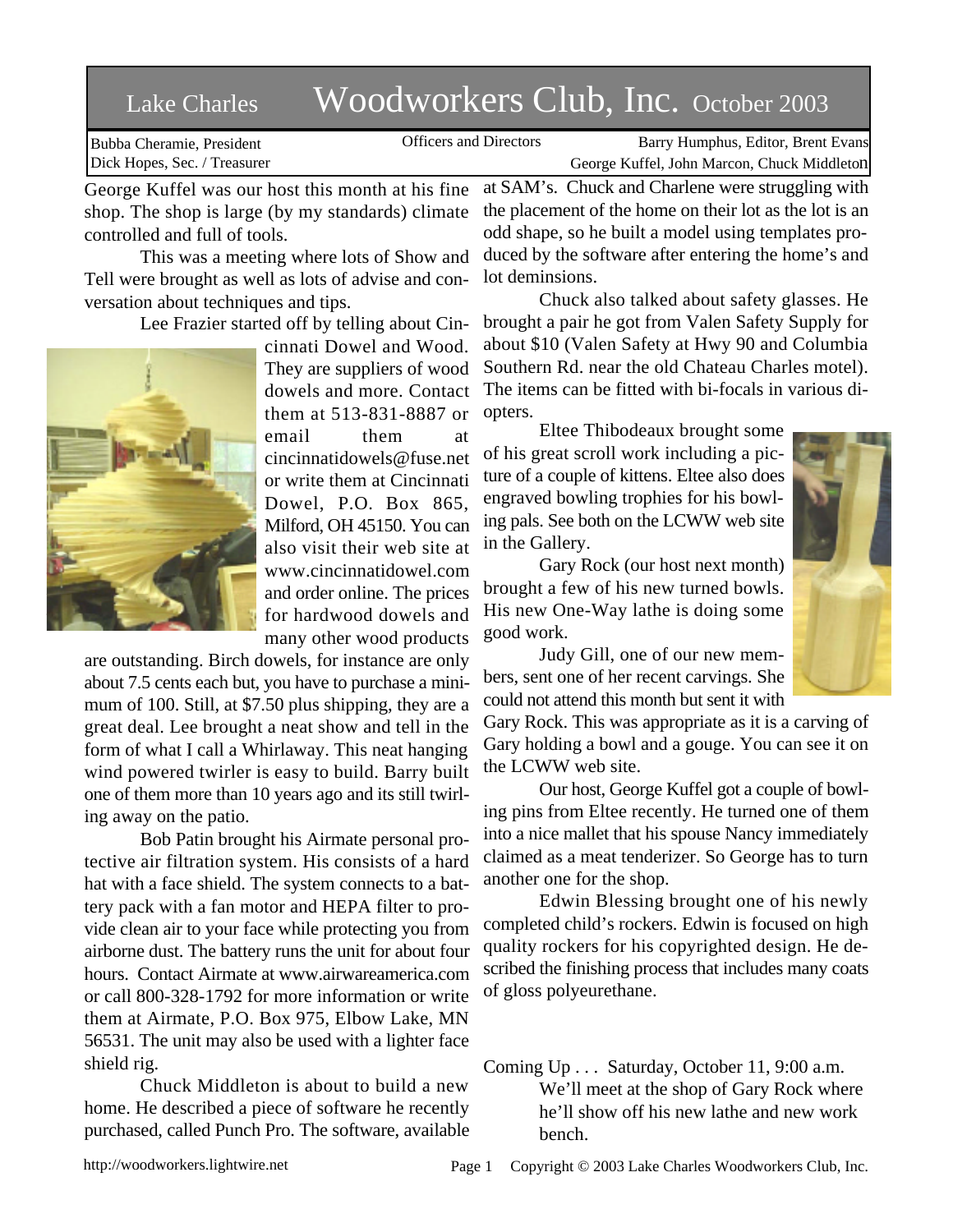## TIPS FOR SAFE ROUTING

Dick Trouth recently sent this set of simple router safety tips. Read them and please follow them.

**Never Touch A Moving Router Bit.** The first rule to follow is never touch a moving router bit. Before you say of course, remember how many times you have been tempted, after you have shut the router off, to brush away the dust and shavings with the back of your hand before the bit has actually stopped. Even after the bit has stopped, remember that they are designed to cut something a lot harder than your hands and fingers. Keep your brush handy and use it. It is a lot safer than using your hands.

**Tighten That Bit.** This certainly makes sense, but have you ever heard some strange sound from your router, stopped and found that the bit is loose? Always check to be sure the bit is properly seated and in the collett far enough. A three or four shoulder collett is best. You should replace any old two-shoulder colletts.

**Direction Of Feed.** The most important item to remember in using a router is the correct direction of feed. Take a minute before starting a cut to look at the bit and the direction it is running. You can never do wrong by always feeding into this cutting action. A quick way to check when you are using your router in a table mount is to get your eye down to table level and look at the bit from the side you intend to feed. If you can see the carbide bit face you are feeding correctly. Using a hand held router, always remember the direction of the rotation of the bit and cut into the stock.

**Never feed stock between the bit and a fence**. The router could shoot it like a cannon. With the bit turning 20,000+ RPM, a peice of wood can come off the bit at several hundred miles per hour and you don't want to be standing anywhere near it.

**Organize Your Project.** A good project uses time for thinking and time for cutting. It is a good idea to do your thinking first. Besides, it saves a lot of money on wasted stock.

**Control Tear Out.** Tear out occurs when a bit cuts through the back of the material and has no solid edge to cut into. Most tear out can be controlled by using a backing block to feed material, or by using ordinary masking tape along the cutting line.

## THE CUTTING EDGE MOVES IN

Steve and Terri LeGrue's new location is open! A couple of years ago they began planning for a new one to handle even more woodworking tools and classroom space.

The new location is at 11760 S. Sam Houston Pkwy W., Houston, TX 77031. The telephone number remains the same at 713-981-9228 and you can order by phone at 800-790- 7980. Every Saturday from 11:00 a.m. to Noon, they offer a workshop on tool use or techniques. Their hours of operation are the same: weekdays 9:00 a.m. to 6:00 p.m. and 10:00 a.m. to 5:00 p.m. on Saturdays. To get there from here, drive to Houston. Merge onto US-59 S (exit 770A) toward Downtown. Take the Frontage Rd exit toward Beltway 8 North. Stay straight to go onto Southwest Fwy. Turn left onto Beltway 8 W Sam Houston Pkwy S W Belt Dr. S. and turn left. Then turn left onto Beltway 8/ W Sam Houston Pkwy S/ W Belt Dr.

## METALLURGY DEMYSTIFIED

Taiwanese tool manufacturers tout the advantages of high-carbon steel, while North American suppliers are often silent about the merits of the far superior high-speed steel (HSS). Too often, woodworkers must rely upon the promotional "facts" that manufacturers use to sell their products. The truth is not always clear. For example, HSS often has the same amount of carbon as high-carbon steel. HS steels often contain molybdenum or tungsten as their principal alloying element, the same ingredient used in carbide tools.

Higher prices are not always proportional to higher quality. Rather than purchasing the next tool for which carbide becomes the material of choice, find out which type of a specific tool best fits your needs. To do so, you have to understand a little bit about metallurgy.

All cutting tools can cut materials of a lesser hardness — for a while. Some cutting edges stand up longer than others. This is due to a number of factors other than absolute hardness. Properties such as heat resistance, shock resistance, toughness, hardness and red hardness all affect the durability of a tool.

Alloying elements – carbon, nickel, chromium, vanadium, molybdenum and tungsten – affect these attributes in a variety of ways. These elements, when used in isolation or in conjunction with one another, alter the cutting characteristics. It is also important to understand how a metal behaves under load and why.

Dislocation Theory or Why Steel Isn't Mush. As a metal cools, small particles form in the liquid and crystals develop in a regular 3-D geometric pattern. Because the particles solidify randomly throughout the liquid, the crystals or grains will eventually obstruct one another and form grain boundaries. The atoms at the grain boundaries are not as well bonded to their neighbours as they are to others within the same crystal or grain.

Usually there are many breaks (called dislocations) in the neat atomic structure, which allow the atomic bonds to break in a progressive manner, each at very low forces, rather than simultaneously.

Solid metal doesn't become mush because the many dislocation lines interact with one another, impeding the progression of each dislocation. Since the slip planes of neighbouring crystals are rarely in exact orientation with one another, a dislocation is also stopped by a grain boundary. So, the greater the number of crystals in a given area, the greater the strength, hardness and impact resistance, all resulting in higher toughness. But what do these elements do?

Carbon increases hardness (at the expense of ductility). No cutting tools are made of low-carbon steel (less than 0.3% carbon), as there would be insufficient carbon to allow hardening. Medium-carbon steel (0.3 to 0.6% carbon) possesses increased hardness and toughness. High-carbon steel (HCS) (0.6 to 1.2% carbon) has good wear resistance and hardenability, but is not as tough as carbon steel with lower carbon contents. Toughness is necessary when, for instance, a drill bit encounters a hard pin knot. A HCS drill bit will have reasonable longevity between sharpenings, but if its cutting edge encounters